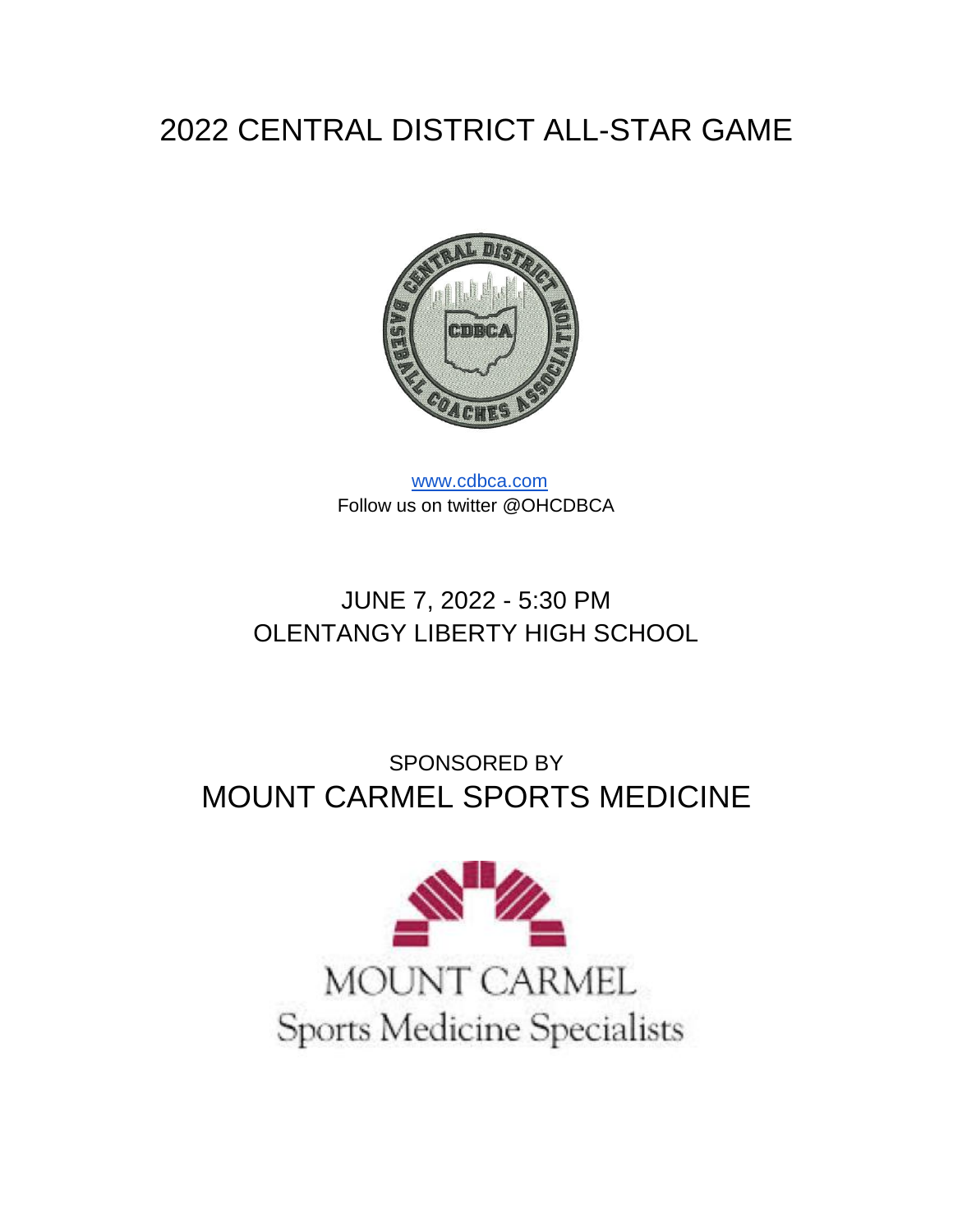### FRANK COZZE SENIOR SCHOLARSHIP AWARD

Frank Cozze taught and coached baseball at Thomas Worthington High School from 1968 until his retirement in 1994. Over the years, his teams compiled a record of 427-292, 12 OCC Championships, 4 District Championships, and one State Title in 1981. Coach Cozze was a member of the Ohio State 1966 NCAA National Championship Baseball Team and was inducted into the Ohio High School Baseball Coaches Association Hall of Fame, as well as the Central District Baseball Coaches Association Hall of Fame. He will be remembered for his love of teaching and coaching, and his passion for America's greatest pastime, baseball.

#### **Guidelines for Applicants**

1.) Graduating Senior with acceptance to an accredited college or technical school.

2.) High School GPA of 3.25 minimum on a 4.00 scale.

3.) Respected by his/her peers and teachers as making a positive contribution to the school and community. (Two recommendation letters required: Guidance Counselor and Principal)

4.) A member of any varsity sport for a minimum of two years with preference given to a baseball or softball player

### 2022 Frank Cozze Scholarship Award Winners

Mitchell Broskie – Son of Tim Broskie HC Whetstone Griffin Workman – Son of Buck Workman HC Northmor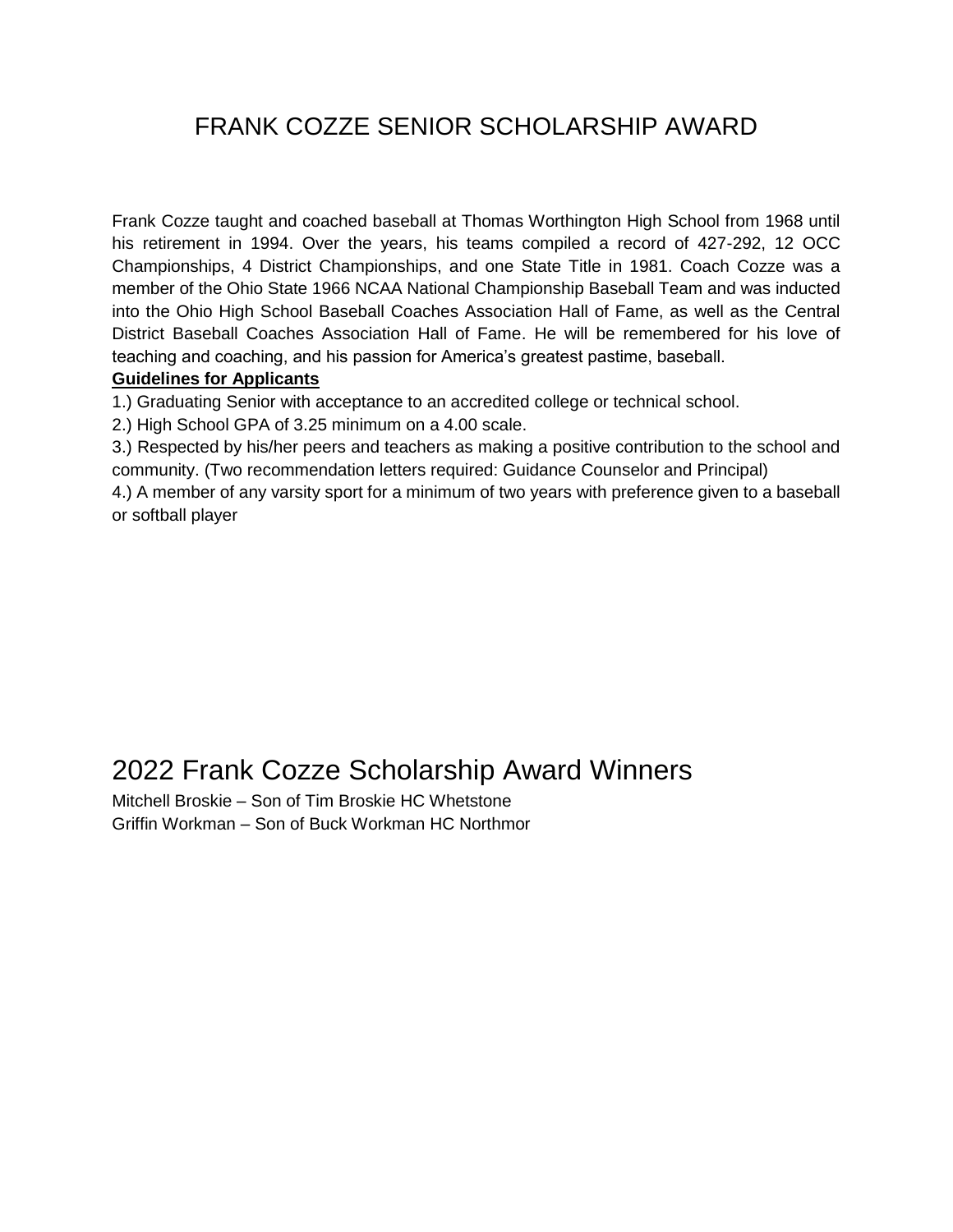### NORTH FIELD

# 2022 CENTRAL DISTRICT ALL-STAR GAME

TEAM 1 – AWAY (1B DUGOUT)

### TEAM 2 - HOME (3B DUGOUT)

| Pos                         | Name                                     | School                       | Div                     | Pos                      | Name                                   | School                             | Div                            |
|-----------------------------|------------------------------------------|------------------------------|-------------------------|--------------------------|----------------------------------------|------------------------------------|--------------------------------|
|                             |                                          |                              |                         | P                        | <b>Austin Sizemore</b>                 | Olentangy                          | $\mathbf{1}$                   |
|                             |                                          |                              |                         | P                        | <b>Blake Jodrey</b>                    | Highland                           | $\overline{2}$                 |
| P                           | <b>Nick Kudika</b>                       | Watterson                    | $\overline{2}$          | P                        | Ty Pangborn                            | <b>Newark</b>                      | $\mathbf{1}$                   |
| P                           | Layton O'Rourke                          | Lancaster                    | $\mathbf{1}$            | P                        | <b>Connor Parsons</b>                  | Watkins<br>Memorial                | $\mathbf{1}$                   |
|                             |                                          |                              |                         | <b>INF</b><br><b>INF</b> | John Roming<br><b>Rider Minnick</b>    | Canal<br>Winchester<br>Highland    | $\mathbf{1}$<br>$\overline{2}$ |
| <b>INF</b>                  | <b>Tony Falvo</b>                        | Lancaster                    | $\mathbf{1}$            | <b>INF</b><br><b>INF</b> | Hank Shoemaker<br><b>Brennan Green</b> | Alder<br>Hayes                     | $\overline{2}$<br>$\mathbf{1}$ |
| <b>INF</b><br><b>INF</b>    | Rocco Leonetti<br>Michael Meyer          | Orange<br>Coffman            | 1                       | <b>INF</b><br><b>INF</b> | Tommy Chilicki<br><b>Jaxson Stried</b> | Olentangy<br><b>Buckeye Valley</b> | 1<br>$\overline{2}$            |
| INF<br><b>INF</b>           | James Hayek<br>Adam Buerger              | UA<br>Gahanna                | 1<br>$\mathbf{1}$       | OF                       | Nathan Holycross                       | Olentangy                          | 1                              |
| $\mathsf C$<br>$\mathsf{C}$ | <b>Thatcher Dietz</b><br><b>JB Meury</b> | Westerville S<br>St. Charles | 1<br>1                  | OF                       | Zack Pinkerton                         | Highland                           | $\overline{2}$                 |
| UTL/DH                      | <b>Andrew Nemec</b>                      | Granville                    | 2                       | OF                       | <b>Andrew Harp</b>                     | Alder                              | $\overline{2}$                 |
| UTL/DH                      | Kyle Koehler                             | Pickerington N               | 1                       | OF                       | Chase Maynard                          | Alder                              | 2                              |
| OF                          | Kuyper Lashuka                           | UA                           | 1                       | С                        | <b>Tyler Parks</b>                     | <b>Bloom Carroll</b>               | $\overline{2}$                 |
| OF                          | Aidan Lackey                             | Granville                    | 2                       | C                        | Enzo DiRocco                           | <b>Buckeye Valley</b>              | $\overline{2}$                 |
| OF                          | Casey Maruniak                           | Darby                        | 1                       | С                        | Quinton Amon                           | Central<br>Crossing                | 1                              |
| OF                          | <b>Tate Scholvin</b>                     | Orange                       | 1                       | UTL/DH                   | <b>Cullen Mcfarland</b>                | Watkins                            | 1                              |
| UTL/DH                      | Cam Gilkerson                            | Darby                        | 1                       | UTL/DH                   | <b>Connor Peer</b>                     | Scioto                             | 1                              |
|                             |                                          |                              |                         |                          |                                        |                                    |                                |
| <b>COACHES</b>              |                                          |                              | <b>DIV</b>              |                          | <b>COACHES</b>                         |                                    | <b>DIV</b>                     |
| Westerville<br><b>North</b> | <b>Sean Ring</b>                         |                              | $\mathbf 1$             | <b>Buckeye Valley</b>    | <b>Johnny Dering</b>                   |                                    | $\overline{2}$                 |
| <b>New Albany</b>           | <b>Dave Starling</b>                     |                              | $\overline{1}$          | Hartley                  | <b>Tim Heinmiller</b>                  |                                    | $\overline{2}$                 |
| Darby                       | <b>Mike Weer</b>                         |                              | $\mathbf 1$             |                          |                                        |                                    |                                |
| <b>Grove City</b>           | <b>Ryan Alexander</b>                    |                              | $\overline{\mathbf{1}}$ |                          |                                        |                                    |                                |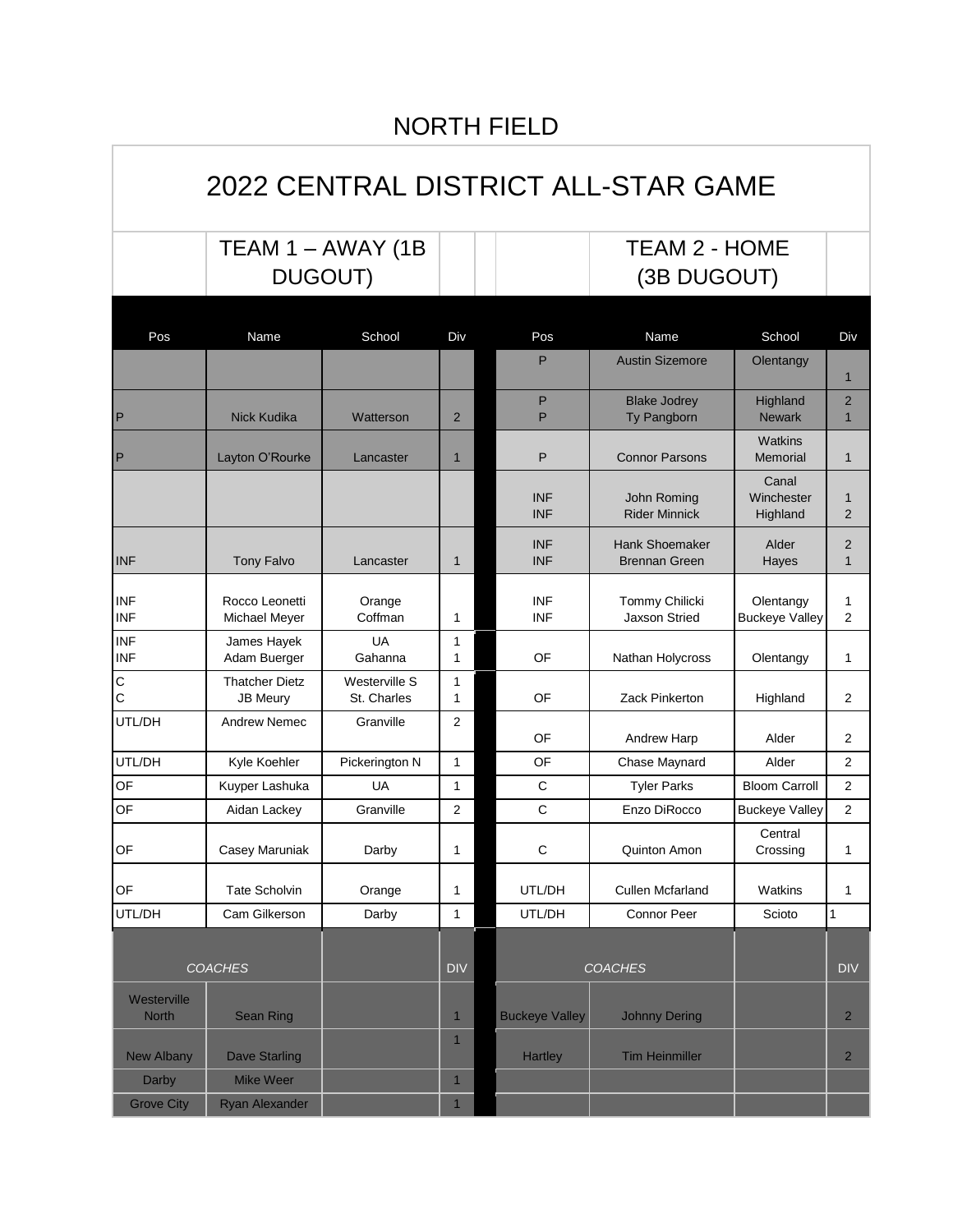### SOUTH FIELD

| 2022 CENTRAL DISTRICT ALL-STAR GAME |                                                     |                                     |                         |  |                          |                                                  |                                   |                   |
|-------------------------------------|-----------------------------------------------------|-------------------------------------|-------------------------|--|--------------------------|--------------------------------------------------|-----------------------------------|-------------------|
|                                     | <b>TEAM 3 - AWAY</b>                                |                                     |                         |  |                          | <b>TEAM 4 - HOME</b>                             |                                   |                   |
|                                     | (1B DUGOUT)                                         |                                     |                         |  |                          | (3B DUGOUT)                                      |                                   |                   |
| Pos                                 | Name                                                | School                              | Div                     |  | Pos                      | Name                                             | School                            | Div               |
| P<br>P                              | <b>Michael Levacy</b><br><b>Carter Kennon</b>       | Millersport<br><b>Mount Gilead</b>  | $\overline{4}$<br>3     |  | P                        | <b>Dylan Winkler</b>                             | <b>Berne Union</b>                | $\overline{4}$    |
|                                     | <b>Jesse Rings</b><br><b>Connor Hendrickson</b>     | Centerburg<br><b>Wrth Christian</b> | 3<br>3                  |  | P<br>P                   | <b>Dylan Ritzenthaler</b><br><b>Trent Hedges</b> | <b>Columbus Acad</b><br>Amanda CC | $\mathbf{3}$<br>3 |
| <b>INF</b><br><b>INF</b>            | <b>Grayson Reynolds</b><br><b>Bryar Householder</b> | Centerburg<br>East Knox             | 3<br>$\overline{4}$     |  | <b>INF</b>               | <b>Tyler Tipple</b>                              | <b>Berne Union</b>                | $\overline{4}$    |
| <b>INF</b>                          | David Murawski                                      | <b>Wrth Christian</b>               | 3                       |  | <b>INF</b><br><b>INF</b> | Max Lower<br><b>Kaid Carpenter</b>               | Northmor<br>Fredericktown         | 3<br>3            |
| <b>INF</b>                          | <b>Dillon Minturn</b>                               | Cardington                          | $\overline{4}$          |  | <b>INF</b>               | Peyton Cassley                                   | Amanda CC                         | 3                 |
| INF                                 | Andrew Keener                                       | <b>FCA</b>                          | $\overline{\mathbf{A}}$ |  | OF                       | Sammy Amnah                                      | <b>Berne Union</b>                | $\overline{4}$    |
| OF                                  | Caylan Lemaster                                     | Centerburg                          | 3                       |  | OF                       | Griffin Workman                                  | Northmor                          | 3                 |
| OF                                  | <b>Matthew Keener</b>                               | <b>FCA</b>                          | 4                       |  | OF                       | <b>Brady Lester</b>                              | Fredericktown                     | 3                 |
| UTL/DH                              | <b>Jarred Rings</b>                                 | Centerburg                          | 3                       |  | OF                       | <b>Trevor Jobes</b>                              | Fredericktown                     | 3                 |
| UTL/DH                              | Peyton Lester                                       | East Knox                           | $\overline{4}$          |  | UTL/DH                   | <b>Grant Bentley</b>                             | Northmor                          | 3                 |
| C                                   | <b>Tyler Hall</b>                                   | Millersport                         | 4                       |  | OF                       | Johnny Hill                                      | Columbus Acad                     | 3                 |
| C                                   | J.T Hammel                                          | <b>FCA</b>                          | 4                       |  |                          | Hudson Gerken                                    | <b>Berne Union</b>                | 4                 |
|                                     |                                                     |                                     |                         |  | P                        | Jackson Larson                                   | <b>Grandview Hts</b>              | 3                 |
|                                     |                                                     |                                     |                         |  |                          | Andrew Armrose                                   | Northmor                          | 3                 |
|                                     |                                                     |                                     |                         |  | C                        | Nate Nemeth                                      | <b>Berne Union</b>                | 4                 |
| <b>COACHES</b>                      |                                                     |                                     | DIV.                    |  |                          | <b>COACHES</b>                                   |                                   | <b>DIV</b>        |
| <b>Newark</b><br>Catholic           | <b>John Cannizarro</b>                              |                                     | $\overline{4}$          |  | Fredericktown            | <b>Ryan Hathaway</b>                             |                                   | 3                 |
| <b>FCA</b>                          | <b>Josh Baker</b>                                   |                                     | $\overline{4}$          |  | <b>Liberty Union</b>     | <b>Justin Miller</b>                             |                                   | 3                 |
|                                     |                                                     |                                     |                         |  |                          |                                                  |                                   |                   |
|                                     |                                                     |                                     |                         |  |                          |                                                  |                                   |                   |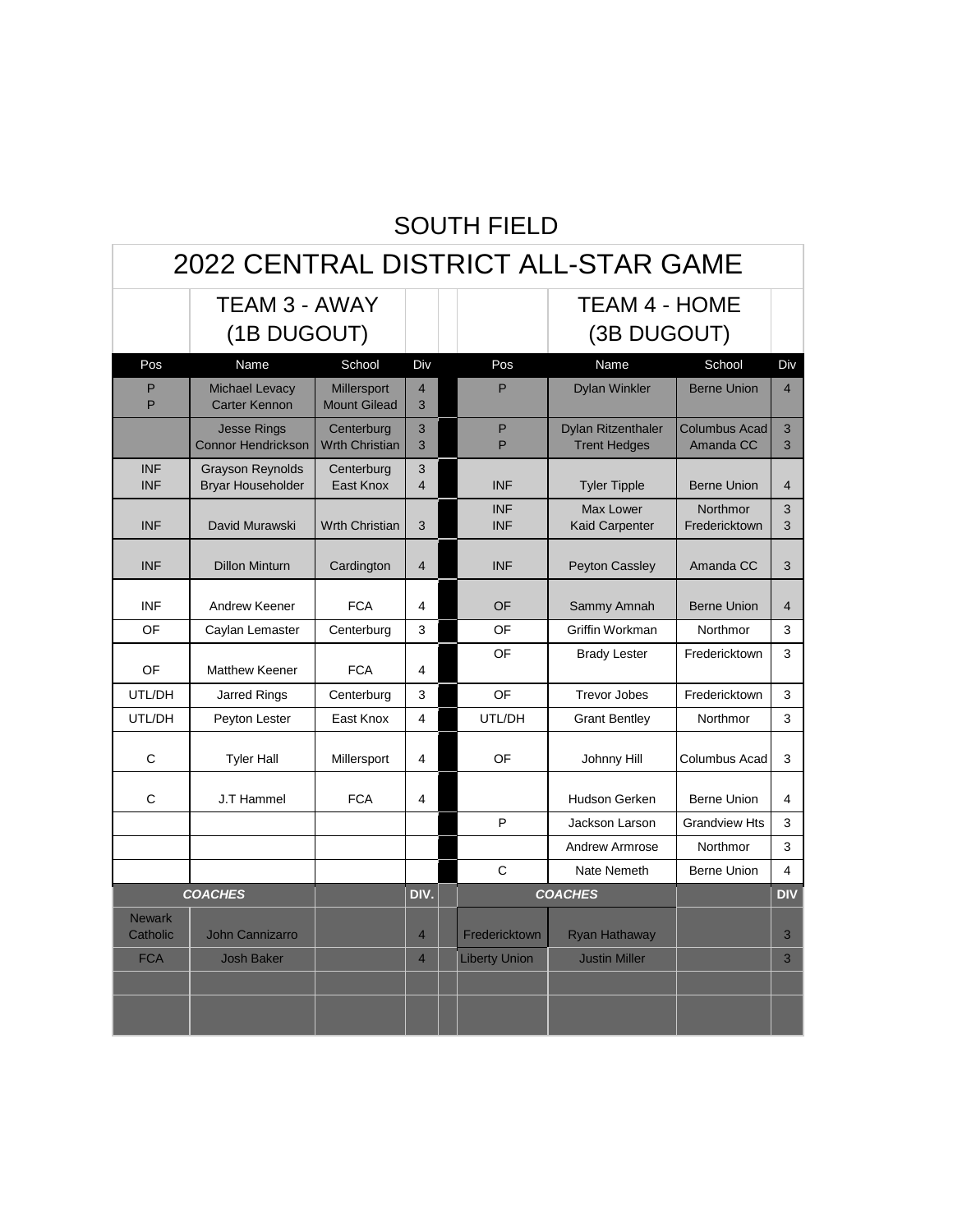### GOOD LUCK TO THE FOLLOWING PLAYERS SELECTED FIRST AND SECOND TEAM ALL-DISTRICT THAT WILL BE PLAYING IN THE STATE FINAL 4 THIS WEEK

| D <sub>1</sub> | Keegan<br>Holmstrom          | Grove City             | P          |
|----------------|------------------------------|------------------------|------------|
| D1             | Dennis Ritlinger-<br>Nirider | Grove City             | OF         |
| D <sub>2</sub> | <b>Emmett Gillies</b>        | Hartley                | P          |
| D <sub>2</sub> | Dimitri Boumis               | Hartley                | <b>INF</b> |
| D3             | Jacob Miller                 | Liberty Union          | P          |
| D3             | <b>Austin Ety</b>            | Liberty Union          | С          |
| D3             | Jon Wheeler                  | Liberty Union          | <b>INF</b> |
| D3             | Cayden Carroll               | <b>Liberty Union</b>   | INF        |
| D4             | Shae Mummey                  | Newark Catholic        | P          |
| D <sub>4</sub> | Sam Muetzel                  | <b>Newark Catholic</b> | INF        |
| D4             | <b>Bryan McAnally</b>        | Newark Catholic        | INF        |
| D4             | <b>Tanner Elwell</b>         | Newark Catholic        | OF         |
| D4             | Mason Hackett                | Newark Catholic        | С          |
| D4             | Eli Morris                   | Newark Catholic        | INF        |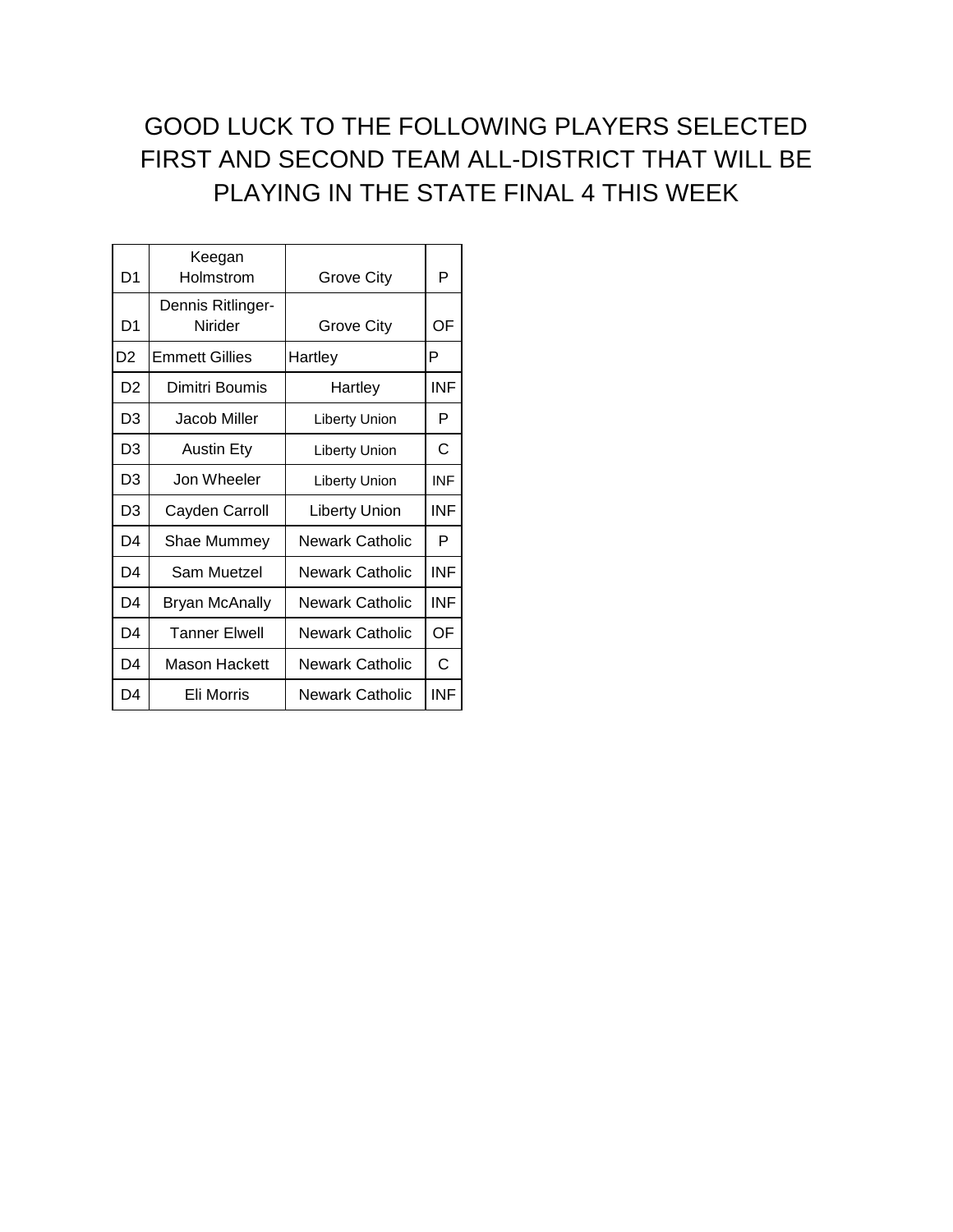## CENTRAL DISTRICT DIVISION I - ALL-DISTRICT HONORS

| <b>Coach of the Year</b>                   | <b>Central District - Division I</b>             | <b>Honorable Mention</b> |
|--------------------------------------------|--------------------------------------------------|--------------------------|
| Ryan Lucas-Olentangy                       | <b>All District Teams</b>                        |                          |
| <b>Player of the Year</b>                  |                                                  |                          |
| David Dielman- Olentangy Liberty           | <b>2nd Team Pitchers</b>                         |                          |
| <b>1st Team Pitchers</b>                   | Joey Helms<br>Canal<br>Winchester                |                          |
| <b>Austin Sizemore</b><br>Olentangy        | Anderson Gomez<br>Olentangy<br>Liberty           |                          |
| Keegan Holmstrom Grove City                | Tommy Chilicki<br>Olentangy                      |                          |
| Cole Cahill<br>Olentangy Orange            | <b>Connor Parsons</b><br><b>Watkins Memorial</b> |                          |
| Caden Robinson<br>New Albany               | Andrew Oh<br>Worthington Kilbourne               |                          |
| Brayden Krenzel<br>Dublin<br>Jerome        | Vitaly DiBlasi<br>Olentangy                      |                          |
| Layton O'Rourke<br>Lancaster               |                                                  |                          |
| <b>1st Team Catchers</b>                   | 2nd Team Catchers                                |                          |
| Ben Clark New Albany                       | Gahanna Lincoln<br><b>Brady Broshar</b>          |                          |
| <b>Thatcher Dietz</b><br>Westerville South | Parker McDaniels Olentangy Berlin                |                          |
| Quintin Amon<br><b>Central Crossing</b>    | <b>Mitchell McConnell</b><br>Upper<br>Arlington  |                          |
| JB Meury St. Charles                       | Loren Anderson<br><b>Big Walnut</b>              |                          |
|                                            |                                                  |                          |
| <b>1st Team Infielders</b>                 | 2nd Team Infielders                              |                          |
| Matt Wolfe<br><b>Olentangy Orange</b>      | Peyton Weiler<br><b>Teays Valley</b>             |                          |
| Mason Onate<br><b>Olentangy Liberty</b>    | Sam Johnson<br><b>Watkins Memorial</b>           |                          |
| Tony Falvo<br>Lancaster                    | James Hayek<br>Upper<br>Arlington                |                          |
| Oliver Shrover<br>New<br>Albany            | Justin Liesinger<br>Whetstone                    |                          |
| Dublin Coffman<br>Michael Meyer            | <b>Griffin Scheiderer</b><br>Marysville          |                          |
| Adam Buerger<br>Gahanna Lincoln            | Jackson Chrisman<br>Olentangy                    |                          |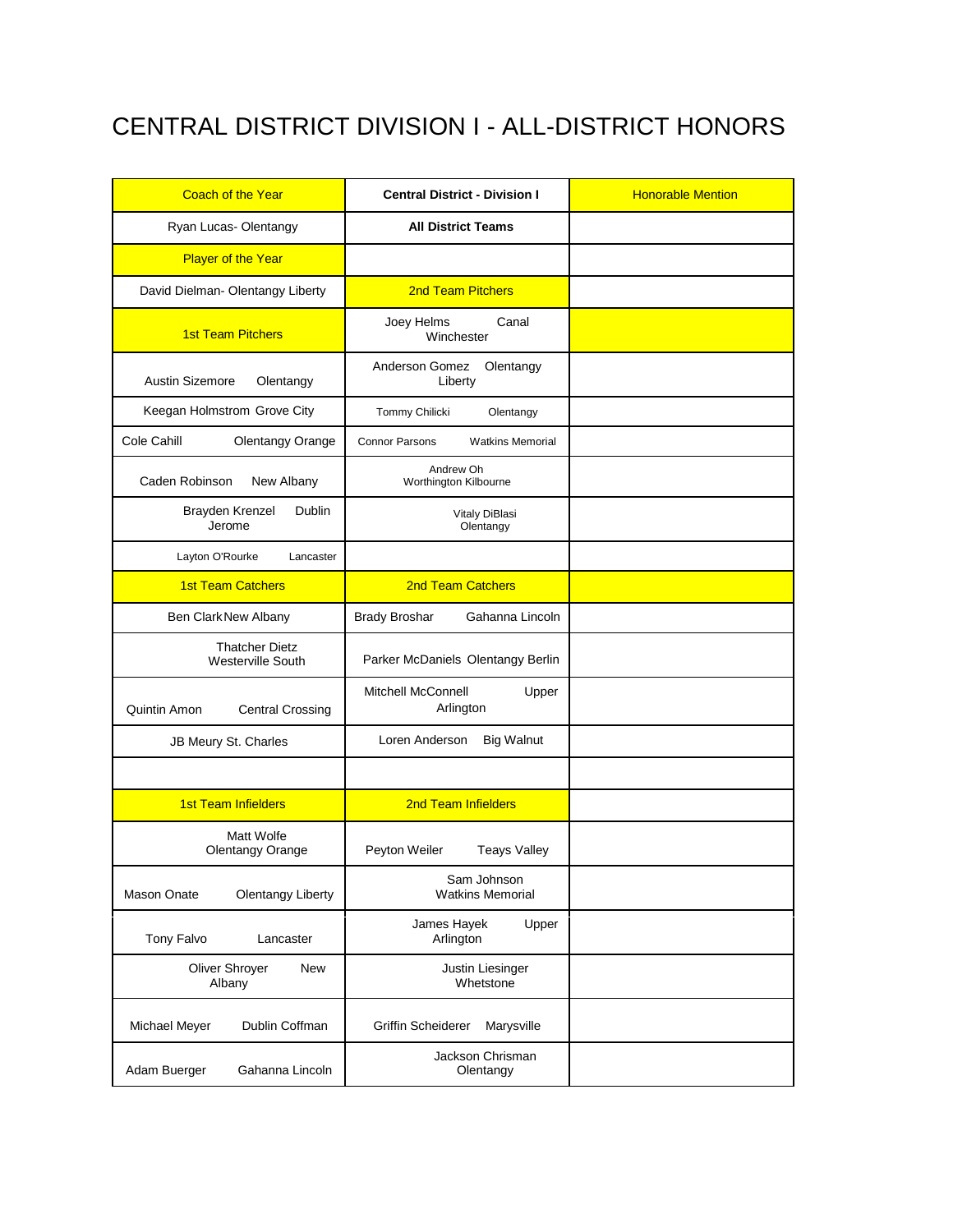| Rocco Leonetti<br>Olentangy Orange                                                                                                                                                 | Drew Gaskins<br><b>Big Walnut</b>                                                                                                                      |  |
|------------------------------------------------------------------------------------------------------------------------------------------------------------------------------------|--------------------------------------------------------------------------------------------------------------------------------------------------------|--|
| Canal<br>John Romig<br>Winchester                                                                                                                                                  | <b>Brock Amelung</b><br>Olentangy Liberty                                                                                                              |  |
|                                                                                                                                                                                    |                                                                                                                                                        |  |
| <b>1st Team Outfielders</b>                                                                                                                                                        | <b>2nd Team Outfielders</b>                                                                                                                            |  |
| Zade Fusselman<br>Canal Winchester                                                                                                                                                 | Kuyper Lashutka<br><b>Upper Arlington</b>                                                                                                              |  |
| Casey Maruniak<br><b>Hilliard Darby</b>                                                                                                                                            | Eli Henderson<br><b>New</b><br>Albany                                                                                                                  |  |
| Dennis Ritlinger-Nirider<br>Grove<br>City                                                                                                                                          | Cam Gladden<br>Big<br>Walnut                                                                                                                           |  |
| Nathan Holycross<br>Olentangy                                                                                                                                                      | <b>Riley Poston</b><br>Lancaster                                                                                                                       |  |
| <b>Tate Scholvin</b><br>Olentangy Orange                                                                                                                                           | Nate Younker<br><b>Watkins Memorial</b>                                                                                                                |  |
| McKay Whitaker<br>Worthington Kilbourne                                                                                                                                            | Andrew<br><b>Ecleberry New Albany</b>                                                                                                                  |  |
| <b>1st Team Utility</b>                                                                                                                                                            | <b>2nd Team Utility</b>                                                                                                                                |  |
| David Dielman<br><b>Olentangy Liberty</b><br>Pickerington North<br>Kyle Koehler<br><b>Conner Peer</b><br><b>Dublin</b><br>Scioto<br><b>Cullen McFarland</b><br>Watkins<br>Memorial | Charlie Griffith<br>St.<br>Charles<br>Jackson Ware<br>Grove City<br>Brennan Green<br>Delaware Hayes<br><b>Trevor Newtz</b><br><b>Westerville North</b> |  |
| Cam Gilkerson<br><b>Hilliard Darby</b>                                                                                                                                             |                                                                                                                                                        |  |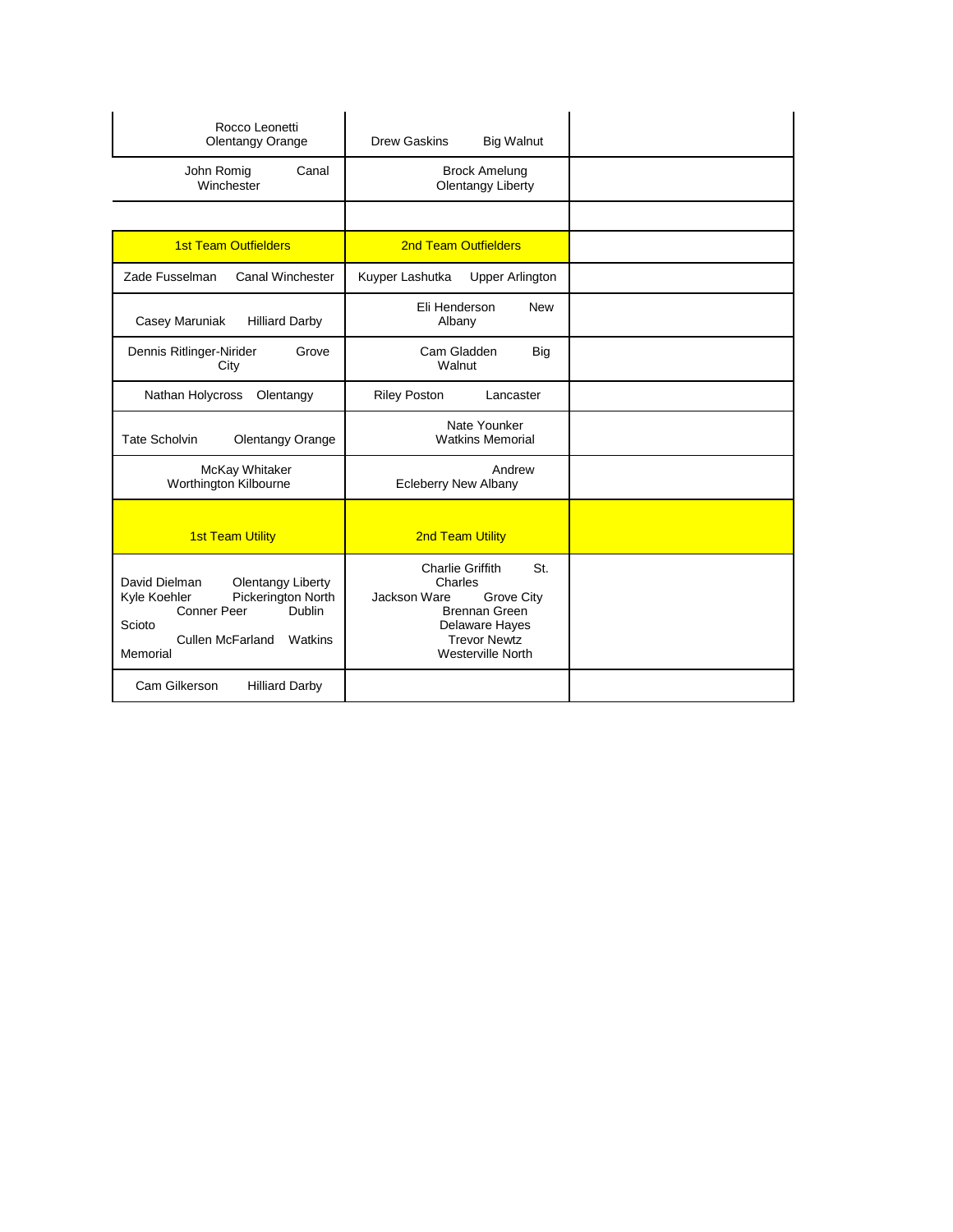### CENTRAL DISTRICT DIVISION II - ALL DISTRICT HONORS

| <b>Coach of the Year</b>                                   | <b>Central District - Division II</b> | <b>Honorable Mention</b> |
|------------------------------------------------------------|---------------------------------------|--------------------------|
| Travis Carpenter - Johnstown                               | <b>All District Teams</b>             |                          |
| <b>Player of the Year</b>                                  |                                       |                          |
| Andrew Nemec - Granville                                   |                                       |                          |
| <b>1st Team Pitchers</b>                                   | <b>2nd Team Pitchers</b>              |                          |
| Blake Jodrey - Highland                                    | Christian Hopp - Desales              |                          |
| Clay Bruning - Johnstown                                   | Jonathan Keith - Alder                |                          |
| Nick Kudika - Watterson<br><b>Emmett Gillies - Hartley</b> | Mike Choe - BV                        |                          |
| <b>1st Team Catchers</b>                                   | <b>2nd Team Catchers</b>              |                          |
| Tyler Parks - Bloom Carroll                                | Lukas Graham - Hartley                |                          |
| Enzo DiRocco - Buckeye Valley                              | Gavin Warden - Johnstown              |                          |
| <b>1st Team Infielders</b>                                 | 2nd Team Infielders                   |                          |
| Garrett Grinstead - Johnstown                              | Trent Clark - Licking Valley          |                          |
| Hank Shoemaker - Alder                                     | Tanner Domyanich - Buckeye<br>Valley  |                          |
| Dimitri Boumis - Hartley                                   | John Baumel - Watterson               |                          |
| Jaxson Stried - Buckeye Valley                             | Carson Greenhill - London             |                          |
| Rider Minnick - Highland                                   | Devin McInerey - Desales              |                          |
| <b>1st Team Outfielders</b>                                | <b>2nd Team Outfielders</b>           |                          |
| Zack Pinkerton - Highland                                  | Andrew Harp - Alder                   |                          |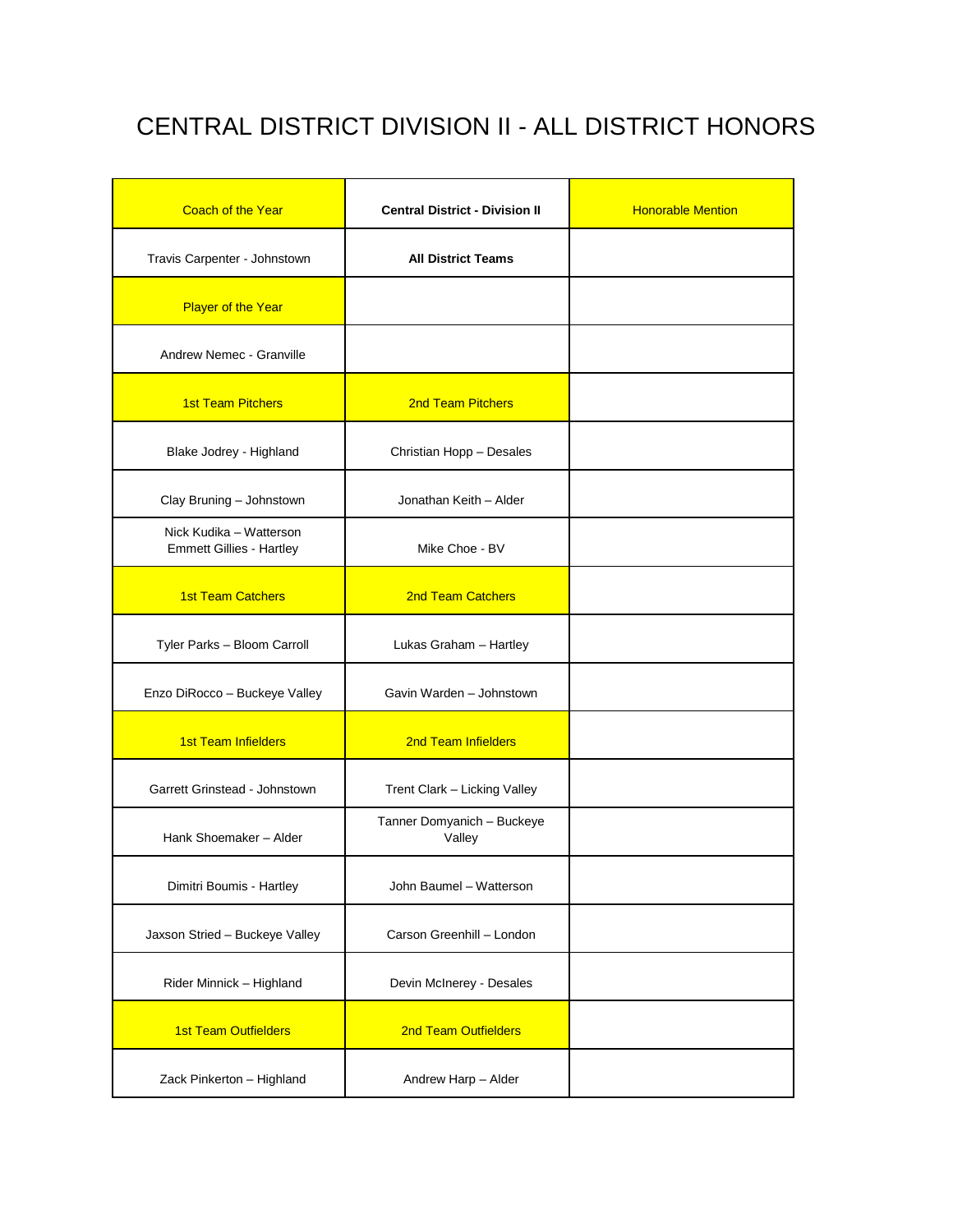| Aidan Lackey - Granville     | Roman Gamble - Utica            |  |
|------------------------------|---------------------------------|--|
| Chase Maynard - Alder        | Dominic Orsini - Watterson      |  |
| Mason Kurtz - Buckeye Valley | Niko Kreuzer - Desales          |  |
| <b>1st Team Utility</b>      | <b>2nd Team Utility</b>         |  |
| Andrew Nemec - Granville     | Beau Wisecarver - Bloom Carroll |  |
|                              |                                 |  |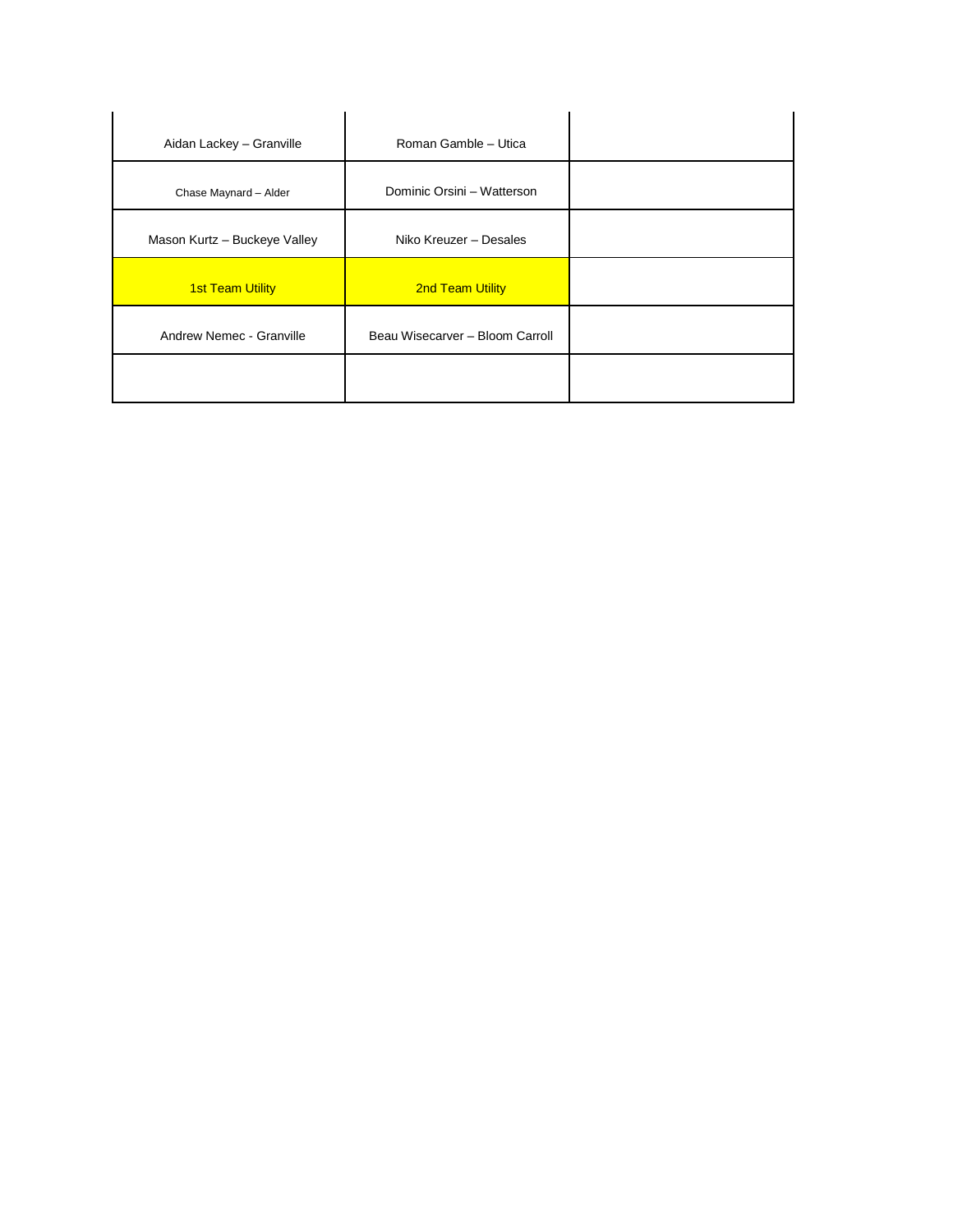## CENTRAL DISTRICT DIVISION III - ALL DISTRICT HONORS

| <b>Coach of the Year</b>                                     |                                        | <b>Honorable Mention</b> |
|--------------------------------------------------------------|----------------------------------------|--------------------------|
| Justin Miller - LU                                           | <b>Central District - Division III</b> |                          |
| Player of the Year                                           | <b>All District Teams</b>              |                          |
| Jacob Miller - LU                                            | <b>2nd Team Pitchers</b>               |                          |
| <b>1st Team Pitchers</b>                                     | Carter Kennon - Mount Gilead           |                          |
| Jacob Miller - LU                                            | Ryan Chambers - Amanda                 |                          |
| Trent Hedges - Amanda                                        | Max Snyder - Fairbanks                 |                          |
| Dylan Ritzenthaler - CA                                      | <b>2nd Team Catchers</b>               |                          |
|                                                              | Joey Gurwin - CA                       |                          |
| <b>1st Team Catchers</b>                                     | Dalton Hall - Centerburg               |                          |
| Caden Leidich - Worth Christian                              |                                        |                          |
| Austin Ety - LU                                              | <b>2nd Team Infielders</b>             |                          |
| <b>1st Team Infielders</b>                                   | Grayson Reynolds - Centerburg          |                          |
| David Murawski - Worth Christian                             | Cayden Carroll - LU                    |                          |
| Jon Wheeler - LU                                             | Caynon Schneider - West Jeff           |                          |
| Kaid Carpenter - Fredericktown                               | Peter Tsung - CA                       |                          |
| Max Lower - Northmor                                         | CJ Swartz - Fairbanks                  |                          |
| Peyton Cassley - Amanda                                      | <b>2nd Team Outfielders</b>            |                          |
| <b>1st Team Outfielders</b>                                  | Dakota Baer - Centerburg               |                          |
| Brady Lester - Fredericktown<br>Trevor Jobes - Fredericktown | Griffin Workman - Northmor             |                          |
| Johnny Hill - CA                                             | Grant Rausch - Fairbanks               |                          |
| Caylan Lemaster - Centerburg                                 | Aaron Krebehenne - North Union         |                          |
| <b>1st Team Utility</b>                                      | 2nd Team Utility                       |                          |
| Grant Bentley - Northmor                                     | Jarred Rings - Centerburg              |                          |
|                                                              |                                        |                          |
|                                                              |                                        |                          |